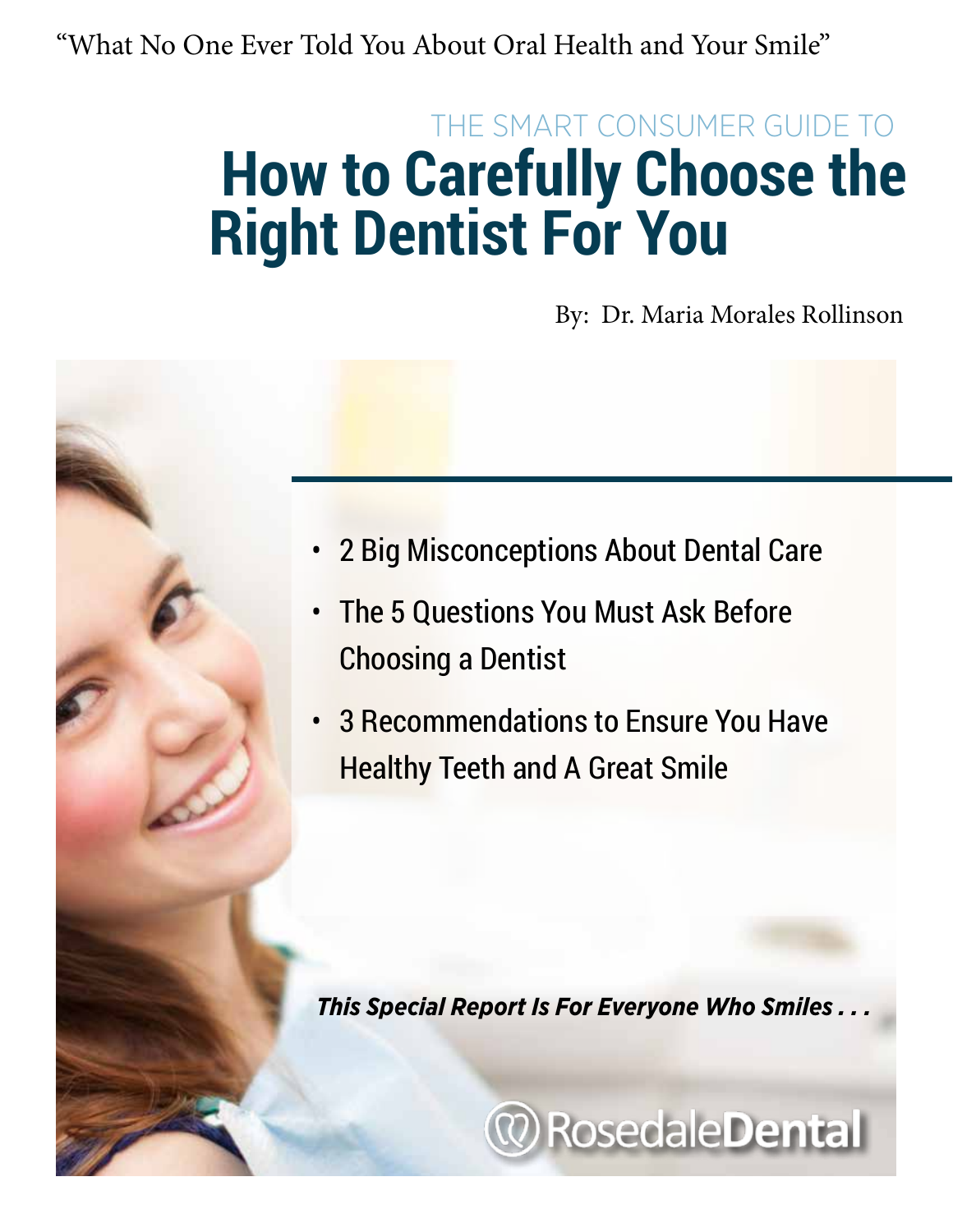## The Smart Consumer's Guide To Choosing The Right Dentist

By: Dr. Maria Morales Rollinson



Dear Friend,

I call you that because I hope you will become one of our friends.

I know choosing a dentist can be a difficult task. This information is given to help you choose a dentist that's right for you.

I've written this report as a guide to everyone who smiles.

Because, regardless of the condition or health of your teeth, most of us have the capacity to smile.

My goal is to create a world where I help more people smile, more often.



I do that through dentistry and this report will provide you with tips to make the best decisions regarding the care of your teeth your health and your smile.

## **I hope you find value in this information.**

Our dental office was created so you can experience friendly, gentle Dentistry that produces proven results  $-$  a great smile and healthy teeth for life.

If you are a person who wants teeth that look good and feel good, or if you have apprehension about going to the dentist, I believe you'll love Rosedale Dental, but in this guide I'll give you information to help you make an informed educated decision about choosing a dentist no matter where you are.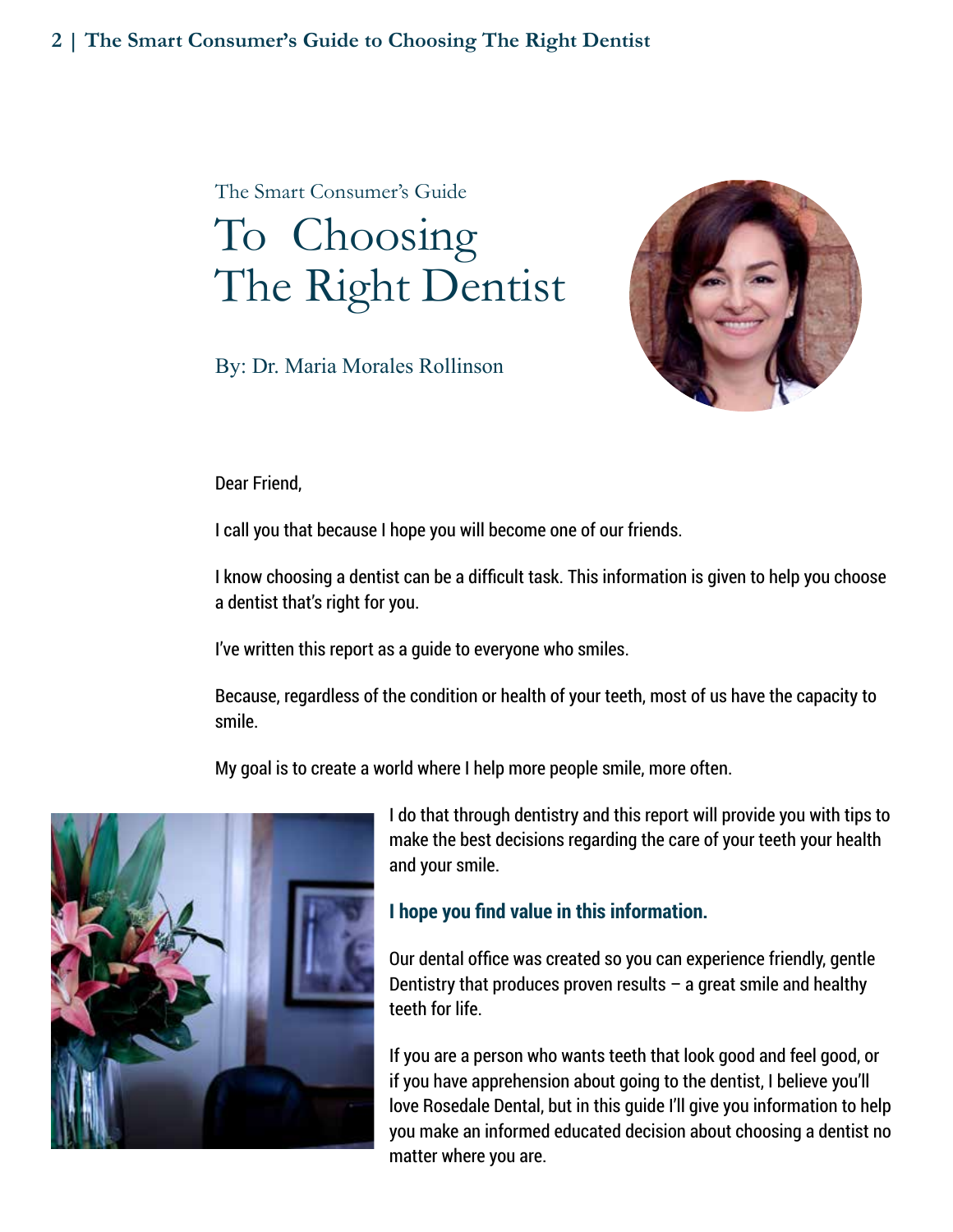So, let's get right to it by looking at the FIVE questions you must ask any dentist before agreeing to sit in their examination chair.

These five questions are the key questions you must ask to discover the dental practice that's right for you.

Our team have determined these key questions to be the most often asked (or wondered about) by patients.



Some of these surfaced through our years of experience and others over thousands of hours of post-doctoral training.

## **Question 1: How do I know I'll like my experience if I come to your office?**

First impressions mean a lot. A well run practice should be able to effortlessly describe the way you'll feel when you step through their doors.

What will you notice the moment you step into their office? Is it old and out-dated, stuffy and cramped or is it a state-of-the-art facility, designed for your comfort?

Ambience is nice, but honestly, a far more important aspect of a unique dental practice is the staff. They should be "people-people" people, who enjoy others and truly love giving great service.

Many of our patients have remarked to us what a friendly, upbeat office we have. We take personal pride in being an office that our patients like to come to. Patients are greeted by smiling staff members at the front desk when they arrive for their appointments, then shown around the front office.

We have a lounge to relax in before seeing me, or my dental assistants and hygienists. We offer free wifi, TV and complimentary premium coffee.

If you haven't been to a dentist in a long while, you can be assured of not being embarrassed or scolded. Listen, we know it can be hard to come in even though you know you should. We won't make it any harder.

We work to make it easier, so you can feel relieved about that!

You get individual attention to help you get the right kind of dental care that looks good, feels good, and helps keep your teeth for a lifetime.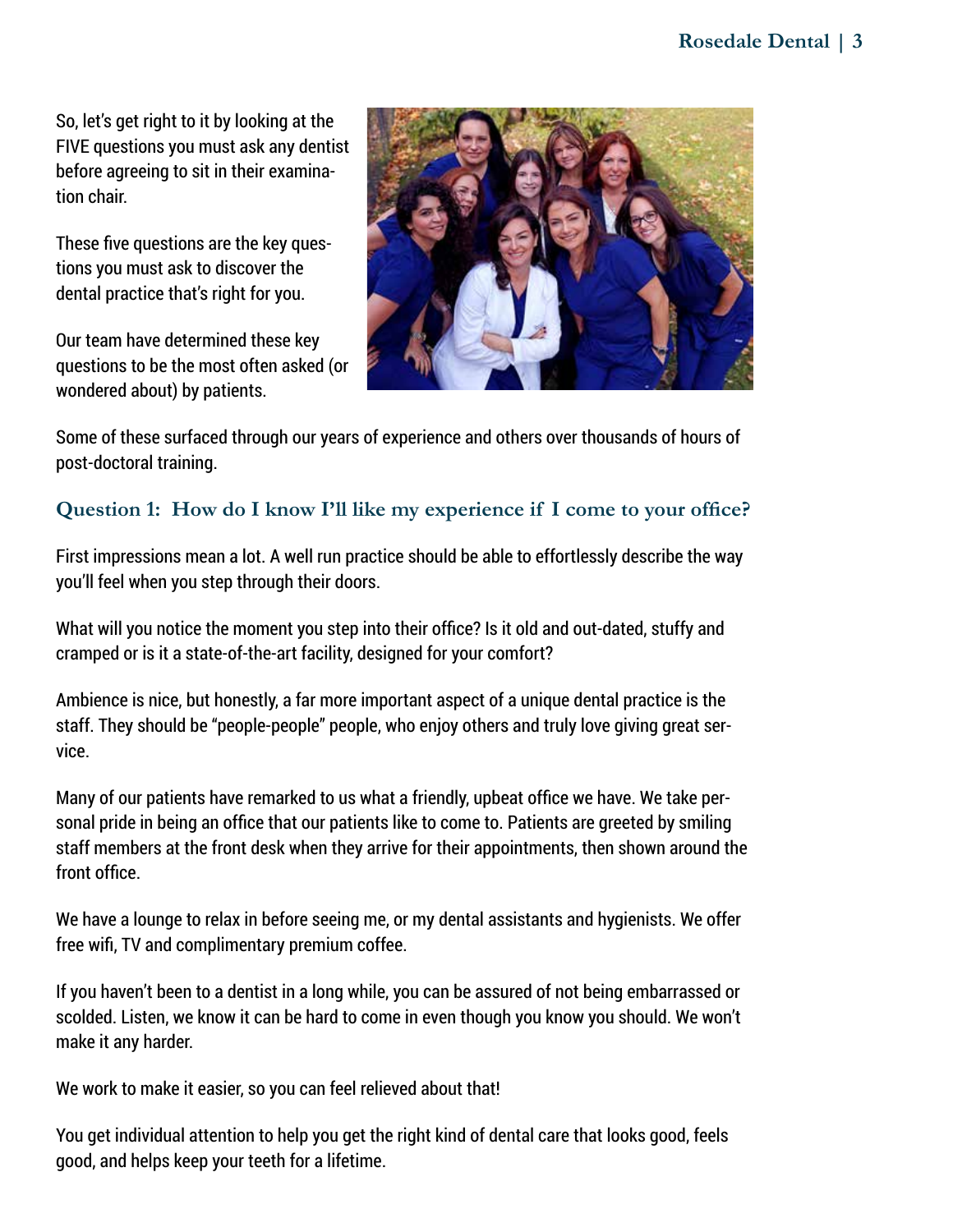## **4 | The Smart Consumer's Guide to Choosing The Right Dentist**



You'll benefit from the latest technology available in equipment, materials, and technologies so you can not only have great dental health, but also a great smile. You'll enjoy a friendly, upbeat atmosphere of open communication.

It's important to ask if the dentist you are considering will take the time to answer your questions, and work to understand your concerns.

## **Question 2: How do I know you are a good Dentist?**

Good dentistry comes as a result of the combination of education... on-going professional post-doctoral training and teaching... talent... experience... and the commitment to doing it right.

- What kind of experience does the dentist have?
- What do others say about him or her?
- What kind of reviews do you find online or in their office?
- What organizations or community involvement does the dentist have?

These are things to look for.

You'll want to make sure your dentist has a friendly, caring chair side manner.

That he or she pays attention to the details that will ensure your care is as thorough and gentle as possible.

If you have a challenging dental situation, how will the Dentist handle it? What can and will they do for you. Why?

Does the Dentist have an ability to employ wide-ranging diagnostic and treatment methods to figure out what works best for your situation?

One of the things you'll notice about me is that I have a passionate commitment to giving you quality dentistry that looks good and feels good.

Since we opened, I have crafted and inspired bright new smiles for thousands of patients. I've developed my practice with the feeling of "friends helping friends, creating beautiful smiles for life." I built my practice into a "one stop shop" of dental services based on the founding mission of providing the level of care and service that I and my staff would want for ourselves as patients.

I received my dental degree from New York University. While there, I was selected as an honours student in cosmetic dentistry and I had the opportunity to work closely with leading profes-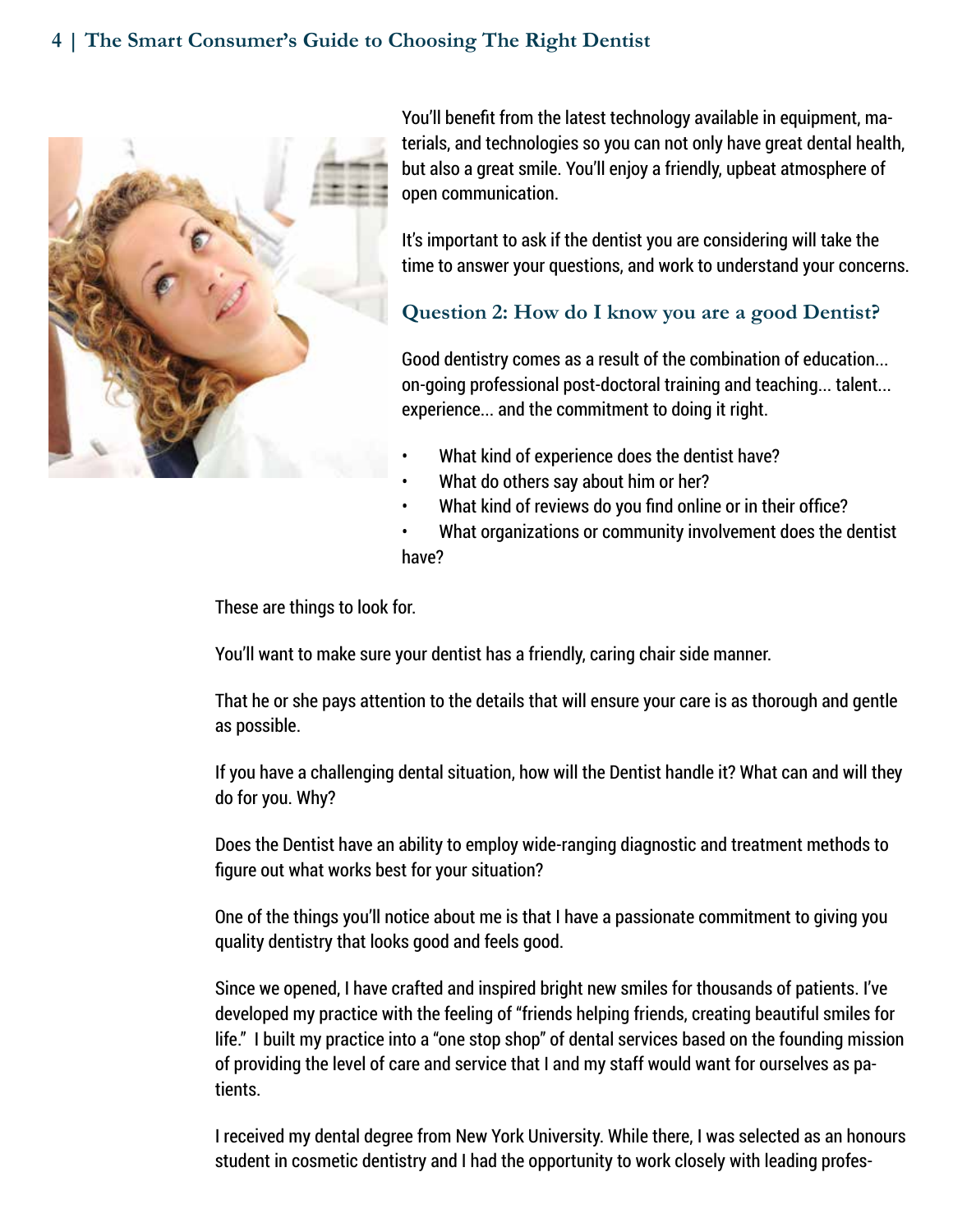sionals in the field. I was honored to have been awarded the Robert Sussman award presented to doctors who have demonstrated both clinical excellence in operative dentistry and humanitarian values in patient care.

Before attending New York University, I spent two years studying Maxillofacial Surgery in Glasgow and London in the UK. I am originally from Venezuela, and I first graduated as a Dentist in 2002 from the Santa Maria University.

My commitment to continuing education includes numerous dental courses including a year long dental implant residency at the University of Toronto. Most recently, I enhanced my skills in this area at the Ti Max Implant Maxi course accredited by the American Academy of Implant Dentistry. I am proud member of the Ontario Dental Association, The Royal College of Dental Surgeons of Ontario, and the American Academy of Implant Dentistry.

I don't tell you any of this to brag, but to simply show you that I am committed to offering the highest level of expertise and staying on top of what is happening in the field of dentistry. We quickly learned that creating a successful dental practice is as much a matter of great clinical skills, as it is being an excellent "people person."

## **Question 3: Do you offer all the Dental services that I need or could need?**

This is an important question. While every dentist offers exams, cleanings, and care for cavities, not all dentists offer everything you may need.

You may find a dentist that is perfect for you, but what if you need children's dentistry? Does your dentist offer bridges and implants, or will you have to be referred out to another office to get your dental work done?

Among the not commonly seen services are:

- \* Cosmetic Dentistry Services- Smile make-over based on computer assisted Smile design to give you the look you've always wanted.
- \*The ability to show you a computer simulation of what your smile could look like AND to make a "preview" smile that you can wear and show others what your new smile will look like.
- \* Whitening to give you white, bright teeth.
- \* Super-Strong tooth-colored materials so teeth don't look grey or dark at the gum line…giving natural looking teeth.

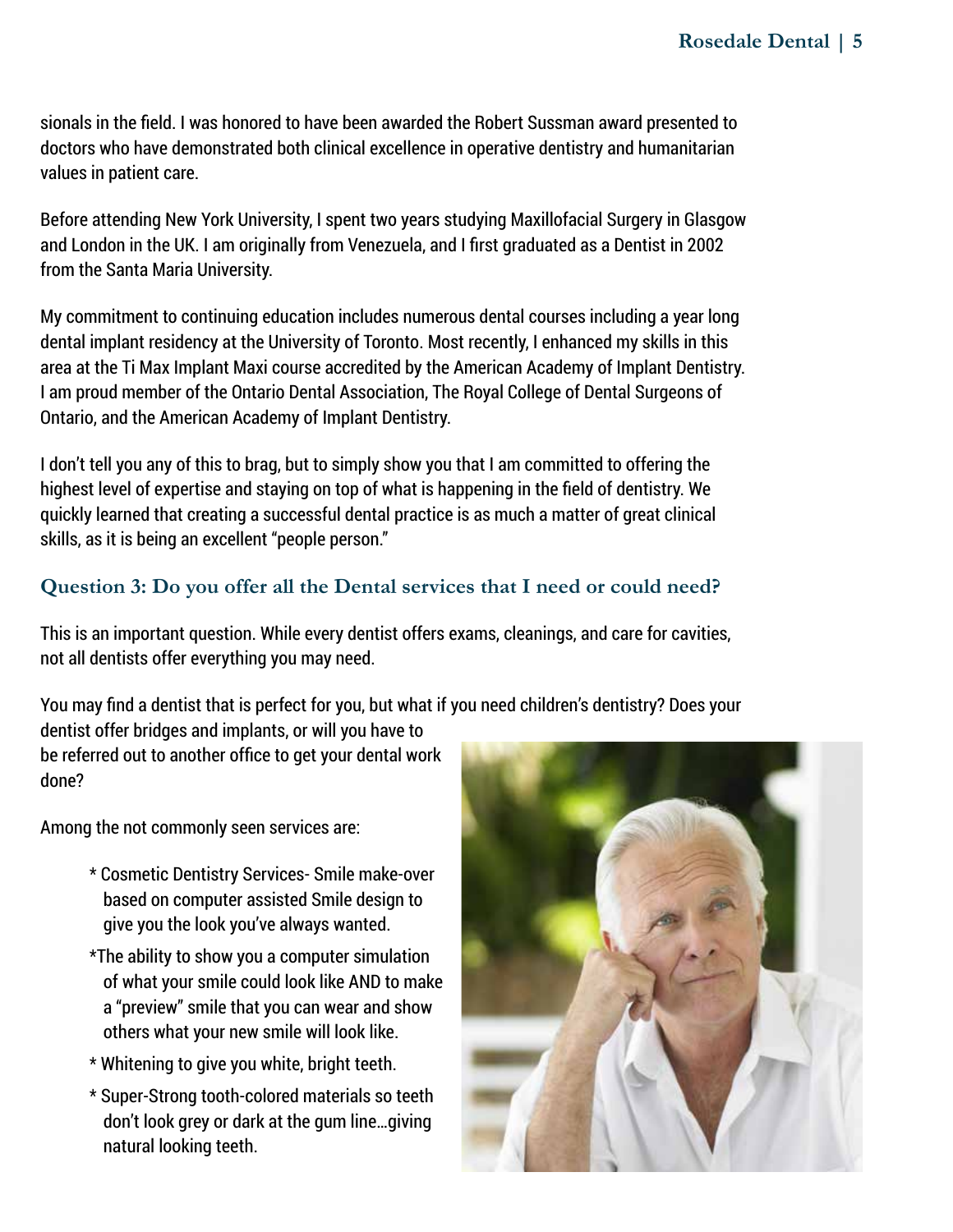## **6 | The Smart Consumer's Guide to Choosing The Right Dentist**



\* Full cosmetic consultation for challenging, difficult situations- restoring smiling and chewing to how they should be.

- \* Bad Breath Evaluation and Treatment
- \*Advanced three dimensional x-rays

\* Dental Implant Therapy- To replace missing teeth and rebuild smiles, performing all aspects of the treatment, surgery and restoration.

\* Gum Therapy- Which includes using plastic surgery for your gums to make them look right, regenerative surgery using bone grafts to rebuild missing bone, specialized antibiotics to treat resistant gum disease.

\* Customized Cosmetic Dentures-Teeth that look stunning and natural.

\* Intra-oral video and digital cameras- so you can see what we see when we look into your mouth.

These are things people don't always think about. But your life and treatment can be dramatically simplified if you know what the dentist

can do before you choose.

We are a full service dental practice. We can help you with all the routine services you would expect, along with the ones that you don't commonly see in most dental offices.

We offer almost all the dental services you'll ever need, right here in our office.

Our dental expertise includes; Emergency Dentistry, Cosmetic Dentistry, Children's Dentistry, Dental Crowns/Caps, Dental Bridges, Teeth Whitening, Laser Dentistry, Dental Implants, Family Dental Care, Root Canal Therapy, Sport and Mouth guards. Our commitment is to give you a customized, tailored approach to your medication and treatment regimen.

Among the routine services we offer are examinations, cleanings, check- ups, conservative gum treatment, fillings, advanced x-rays and computerized dental diagnostics, root canals, crowns, bridges, removable partial dentures, and cosmetic dentures.

Many patients say they really like the fact that they don't get sent all over town for their services.

#### **Question 4: Do you make appointment scheduling, fees, billing, and insurance easy for me?**

There's nothing worse than trying to navigate your way through complex appointment setting procedures and billing schedules.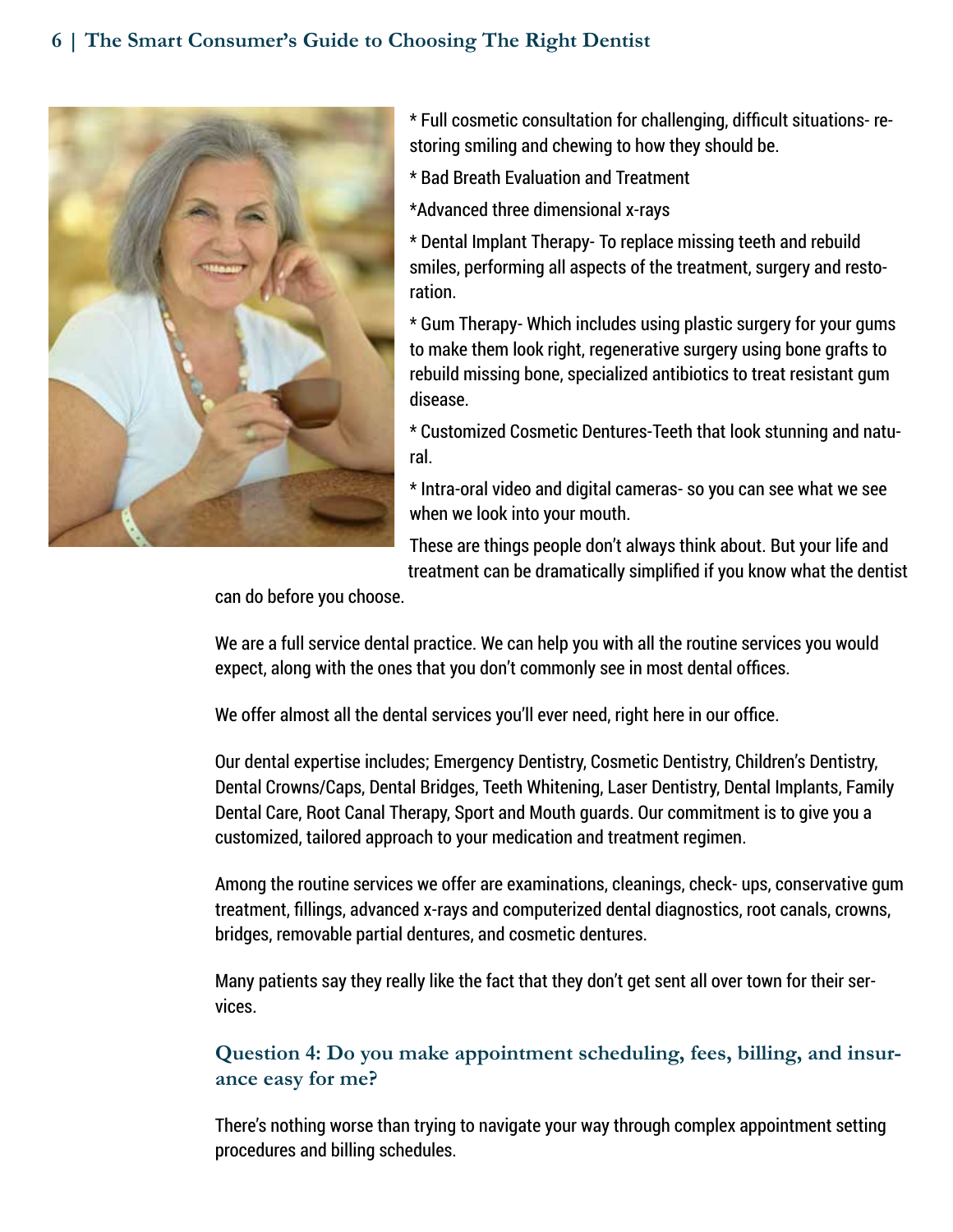Your life is too busy already.

We recognize the importance of being able to get appointments and having a flexible schedule.

You can request an appointment anytime from our website, or call our office directly Monday through Saturdays.

As for insurance, like many Canadians, you may have a dental plan through your employer, union or provincial government.

We deal with all sorts of plans and file for you helping you win in dealing with insurance companies…and we can help you understand your dental plan.

Remember that a dental plan and a treatment plan are two different things:

A dental plan is a means to help you to pay for your dental treatment. Employers provide health and dental benefits for a variety of reasons, including the promotion of good health.

A treatment plan is the personal plan you and your dentist develop together to meet your oral health needs. It serves as your road map to good oral health and should not be limited by what a dental plan will cover.

## **Some things you need to know about your plan:**

- What is covered each year?
- Is there a deductible?
- Is there a total dollar limit on my coverage?
- Can I choose a procedure other than the one my plan covers?
- Will I still be covered if I change jobs?
- To what extent am I covered for cleanings and x-rays?
- To what extent am I covered for dental treatments such as fillings and root canals?
- What about other treatments such as bridges and crowns, dentures and oral surgery?
- Can I choose my own dentist? (Some plans may restrict you to a list of approved dentists.)

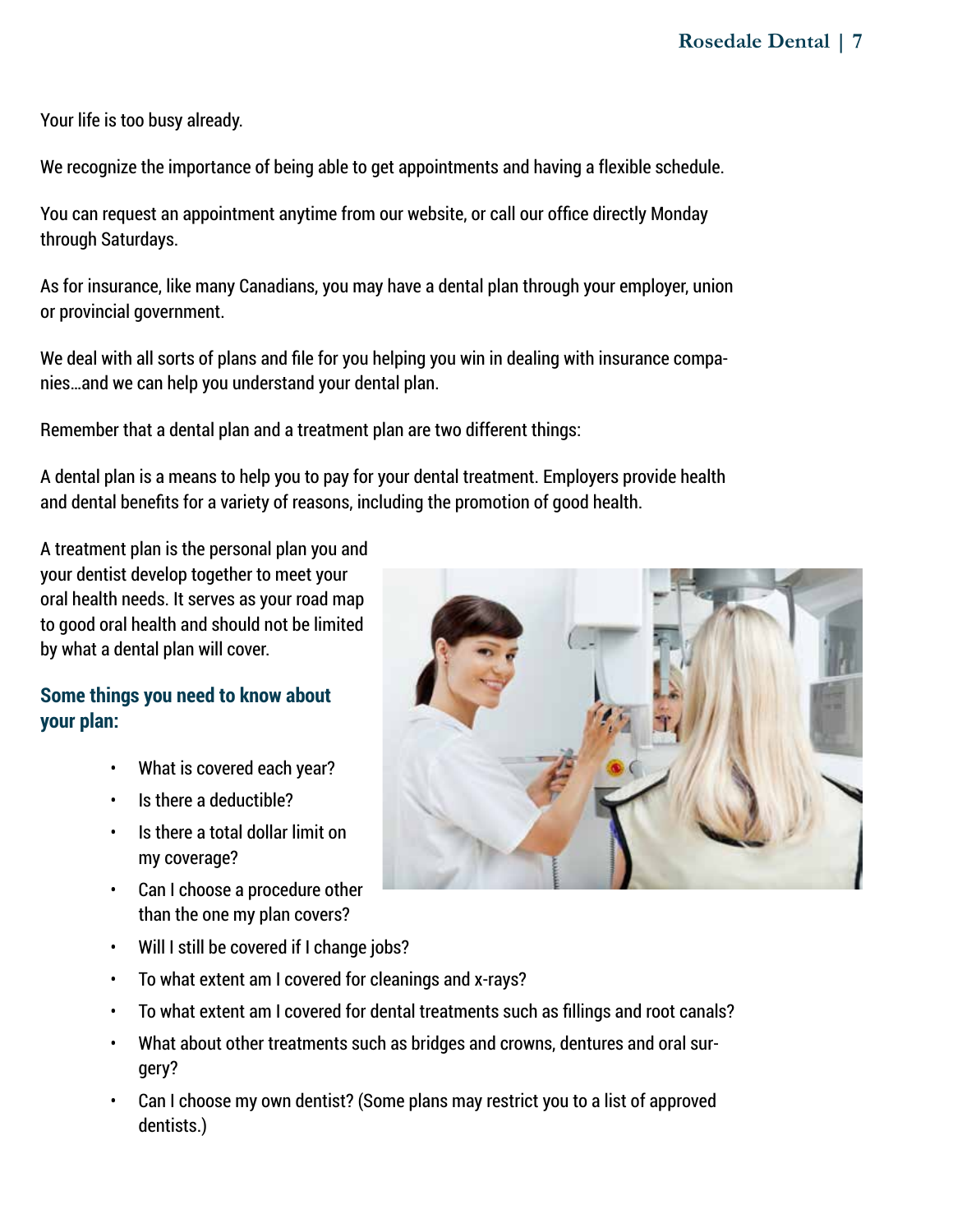## **DENTAL INSURANCE FORM**



Our staff is ready to help you so that your total dental experience is the same we'd want for ourselves.

If you aren't covered by a group health and dental insurance plan, then you know how quickly medical bills can add up.

We help you understand the fees, billing and insurance so you can be comfortable financially, too. We work to make fees affordable while helping maximize your insurance coverage.

The fifth and most important question is:

## **Question 5: How are you going to help me keep my teeth for a lifetime so they look good and feel good?**

Or for those who have lost some of or all of their teeth the fifth and most important question becomes:

## **How are you going to help me regain lost appearance and function?**

Instead of telling you what to watch out for on this question, allow me to tell you what we do here are Rosedale Dental.

First, we'll talk with you about your past medical history and dental history. We want to know your concerns and what is important to you about your teeth and your treatment.

Then, we'll do a thorough dental examination that leaves no stone unturned. We know from experience that many times hidden, unknown problems exist that you don't know about. In fact, unless you have pain, there's often no way for you to know that you have dental problems. Some problems don't even exhibit any symptoms until they are advanced.

- We'll evaluate your teeth gums and bite, looking for hidden signs of problems before it's too late.
- We'll offer you the kind of dentistry that we would want for our own families.
- We'll help you get the bright, white smile you've always wanted.
- We'll answer your questions and work out the needed appointments to give you the best results as quickly as possible while maintaining quality care.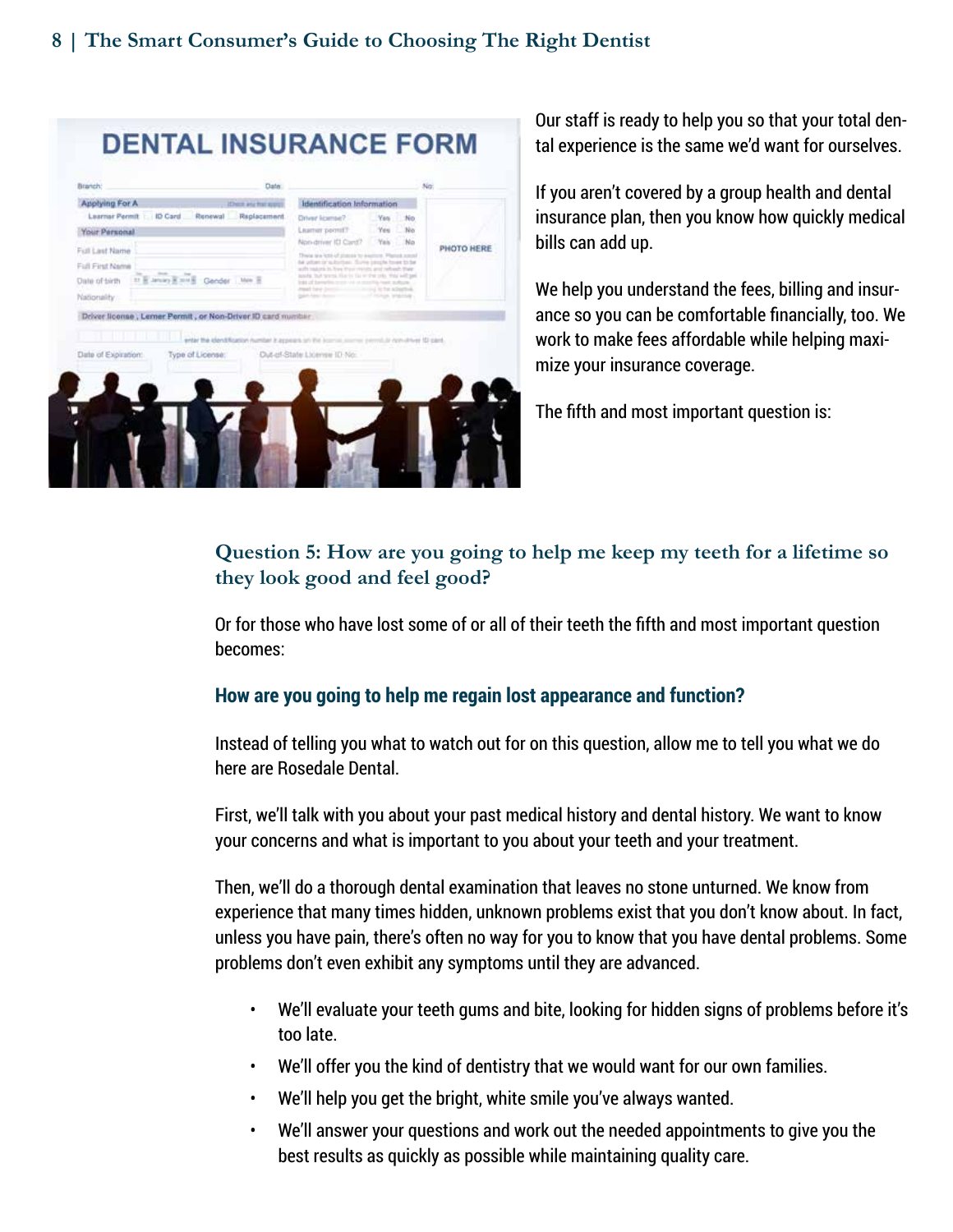We know that serious, life-threatening risks to your health can be a result of untreated dental problems, so we'll help rid you of any dental infection-and help you stay that way.

You will receive an individual, customized plan of treatment that serves four functions:

- 1) Correcting your problems
- 2) Enhancing your appearance
- 3) Creating long term solutions
- 4) Preventing future problems by giving you maintainable dental health

Once your treatment (if any) is complete, we'll help you maintain your dental health with periodic visits on a schedule designed for you as an individual.

Dentistry is a lifetime need. Teeth don't heal themselves. If they did, no one would lose any teeth.

Because of our expertise and experience, we often are called upon to deal with very difficult, challenging dental situations.

#### **Every age has its own special dental problems.**

As you live longer and work later in your life, your dental needs are unique. We help you regain lost function, eliminate painful conditions, and enjoy a youthful, radiant smile.

In closing, not every dentist is right for every individual.

We know we aren't right for everyone, but we are right for those who want to keep their teeth for a lifetime.

We are right for those who want teeth that look good and feel good. We are right for the person who wants a bright, white smile.

If you can answer "yes" to any of these questions, then you may be an ideal candidate to be a patient in our practice.

In fact, before I close, let's look at a few misconceptions that cause people to choose the wrong dentist and waste time, money and experience often traumatic results. I want to bring to your attention a couple common misconceptions consumers have when choosing a dentist, and a couple recommendations!

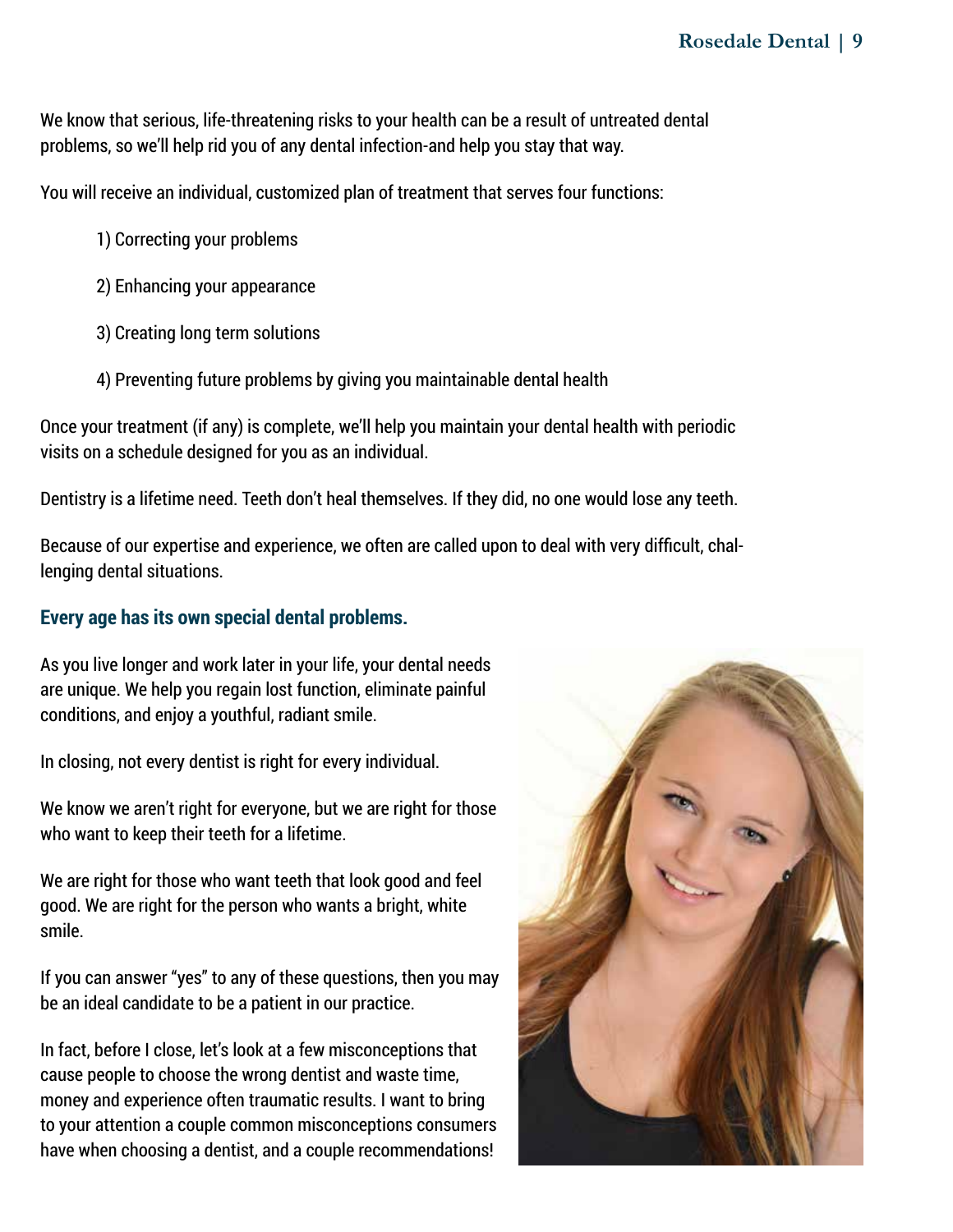## **10 | The Smart Consumer's Guide to Choosing The Right Dentist**

## **Misconception #1 : The dentist that offers the lowest price is the dentist you should choose.**

Maybe – but not always. Here are a few points to consider.

**Point #1:** The price you see offered may not be for the services you want performed. Before you select a practice, decide what you want to accomplish.

Usually, if a dentist is much lower in price than other dentists it may indicate that they run you through procedures faster, and spend less time with you.

This may not be good, because the focus is not on quality.



Also, price is usually an indication of quality. More efficient Dentistry may cost more. Better trained dentists who want to give you more time and quality of service cost more. Reliable service and products cost more. You don't buy the cheapest car, clothes, or foods. Don't let price alone be the deciding factor when choosing a dentist.

**Point #2:** The price you see advertised may not be the price you pay.

Many people have learned that the low price they saw advertised was not the amount they were charged.

And if you've responded to a price offer from a dentist, you too may have been the victim of false or misleading advertising. You probably learned the hard way that some practices offer a cheap price – and then pressure you into paying a lot more once they

get you in the office. Some of them may not even intentionally do it, but it still happens.

You'll find other practices – professionals like us who work hard to earn your trust and respect.

As a way of improving our profession, I've dedicated my practice to educating the public. The only way you can make an intelligent decision is to have all the facts you need. This is why I give away this booklet.

Some things you need to know about your plan:

### **MISCONCEPTION #2: Dental Procedures and Treatments are Painful**

Fear of pain is the number one reason that millions of people avoid going to the dentist.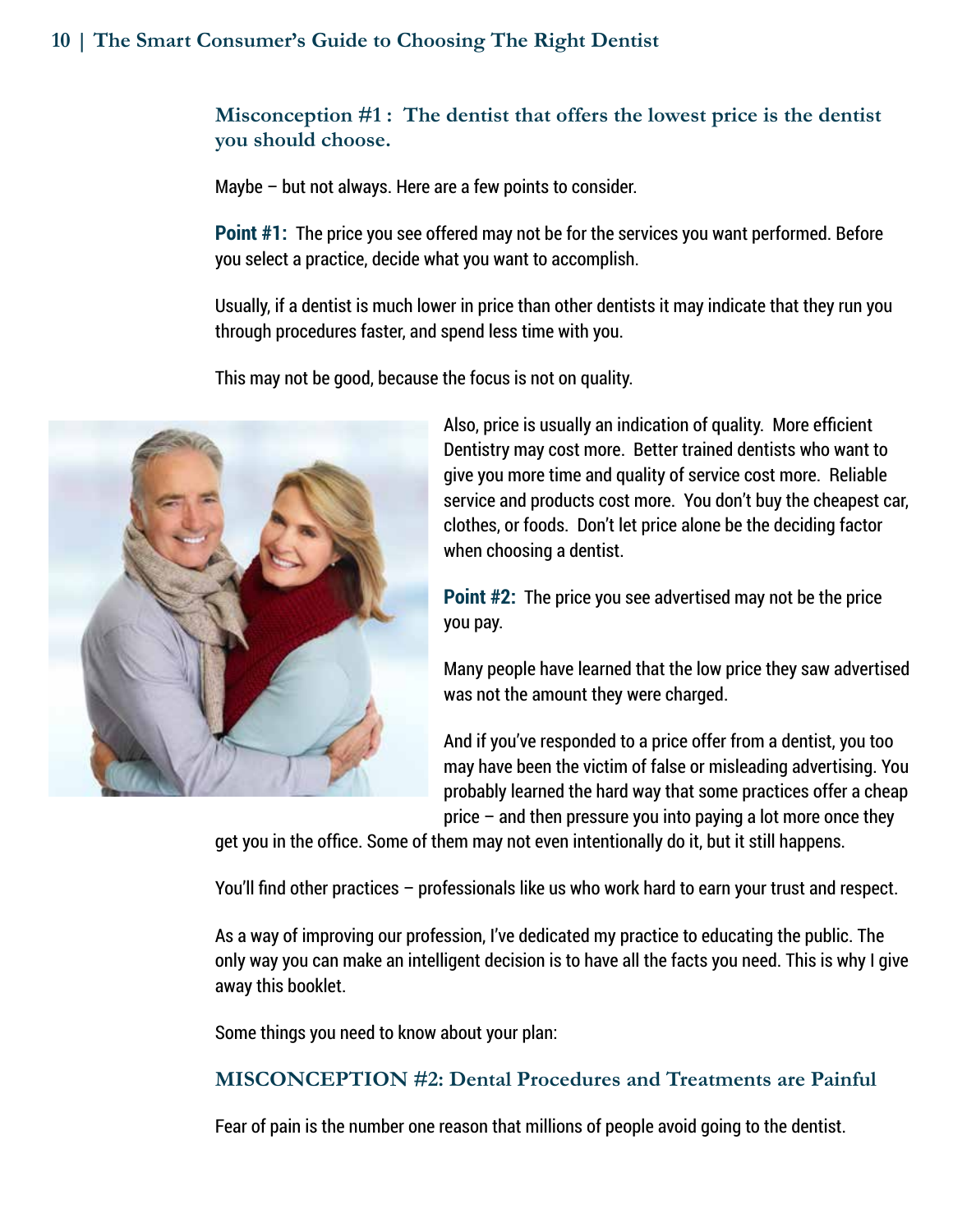## **Rosedale Dental | 11**

The truth is that too many people wait until they are in agonizing pain before breaking down and dragging themselves into the dentist's chair.

And all for nothing... because majority of the time they're walking out the door feeling dramatic relief from the pain within hours, even minutes.

For the most part, the nightmare of a barbaric dentist is a thing of the past. Medicine and technology have come a long way in allowing for proper pain management that



promotes nothing more than a feeling of pressure while undergoing treatment and some brief soreness afterwards.

Even invasive procedures are often times pain free!

I understand the fear that people of all ages sometimes have of visits to the dentist, that why our practice is also renowned for our management of fearful patients, which allows patients to be relaxed and comfortable.

## **If you're thinking about having your teeth examined, whitened, or you are looking for other cosmetic or general procedures, I offer these three recommendations:**

**Recommendation #1:** Make a commitment to yourself to get your teeth and gums examined every 6 months. The longer you wait, the worse it will be(and costly!). Regular check ups will extend the life of your teeth and help maintain their look and feel!

Also, 4 out of 5 people are walking around with the worst silent killer of teeth and it's called periodontitis- aka gum disease.

If your gums are bleeding when brushing or eating hard food, you have bad breath, pain or sores in your mouth, gums are pulled back which make your teeth appear longer, or you see pus between gums and teeth, you must get in right away!

**Recommendation #2:** Ask questions. The way you learn about a practice is to ask specific questions and listen carefully to the answers. Here are the questions I suggest you ask:

• Do you have any testimonials from current patients who are satisfied and enjoy their experience with their dentist? If you are looking to have aesthetic or cosmetic work done, you will want to see before and after pictures of actual patients from that office. You are welcome to come in and see them during business hours. Many dentists use books with pictures in them, but the problem is that these are not his or her patients.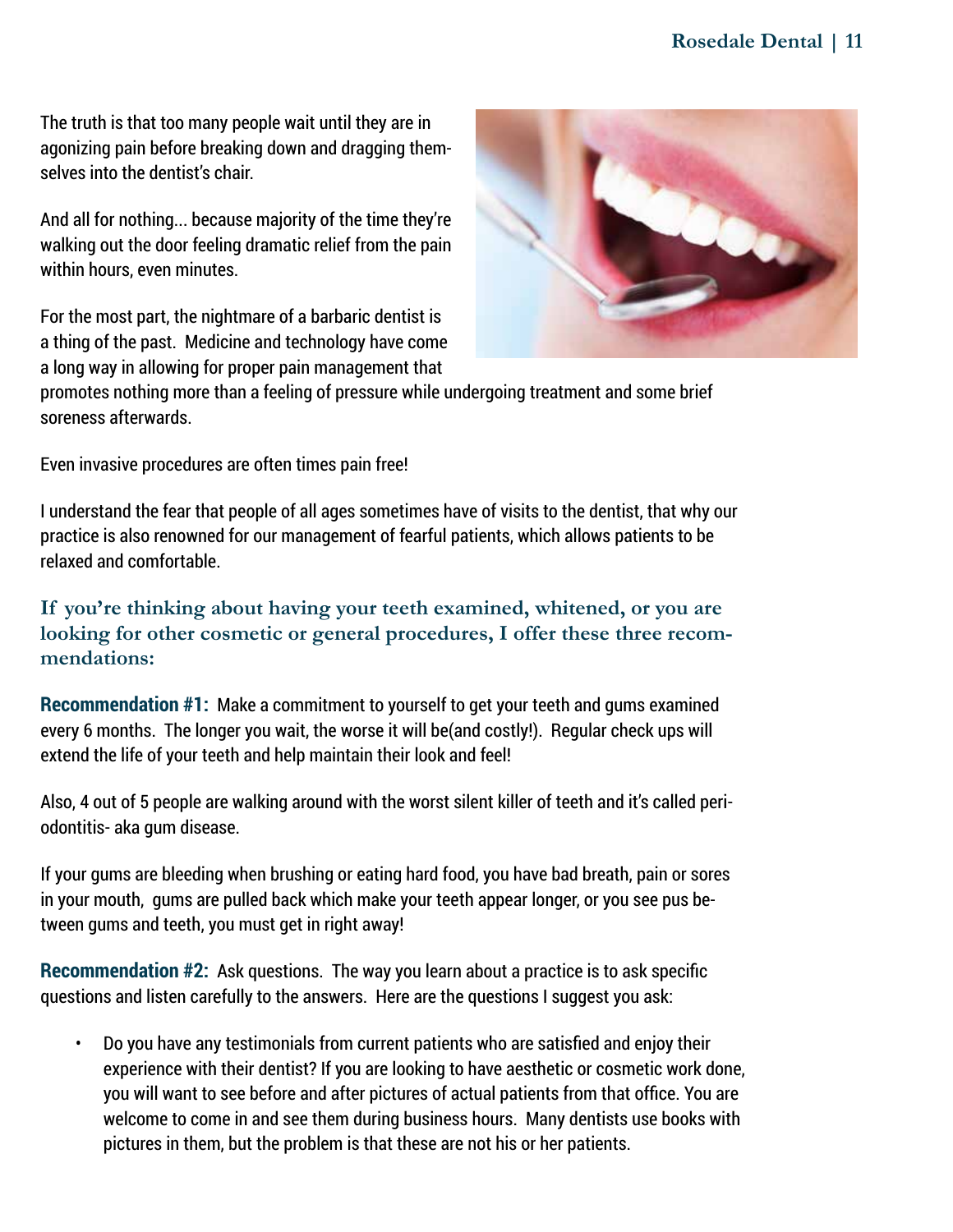

- The second question you'd like to ask is "Is there any warranty or guarantee given?" For example, if you bought a washer and dryer, you will be offered a certain warranty that will guarantee that washer and dryer will work for a certain time period, and if it doesn't, they'll replace it. Well, in our office almost every procedure has a warrantee so if something goes wrong with a covered procedure, we'll fix what needs to be done for no extra charge.
- The third question you'd like to know, is what is the doctor doing to stay current and keep his/her skills up to speed, especially if you are doing a specialized procedure. See, there are so many dentists out there, and some are better than others at different procedures. So, you want to make sure the dentist you choose to do your procedure is very experienced at it.
- Finally, the last question that many of our patients ask, and I think is very important is, "**What does the dentist do to insure that you are going to have an anxiety free and pain free experience?"**

For example, many of our patients come in very nervous and scared, but find out that we have nitrous oxide, known as laughing gas.

Our patients leave our office telling us how it didn't hurt a bit.

By asking these questions and spending the small amount of time necessary to make an intelligent choice of a dentist, you will help create a doctor-patient relationship founded on mutual trust and respect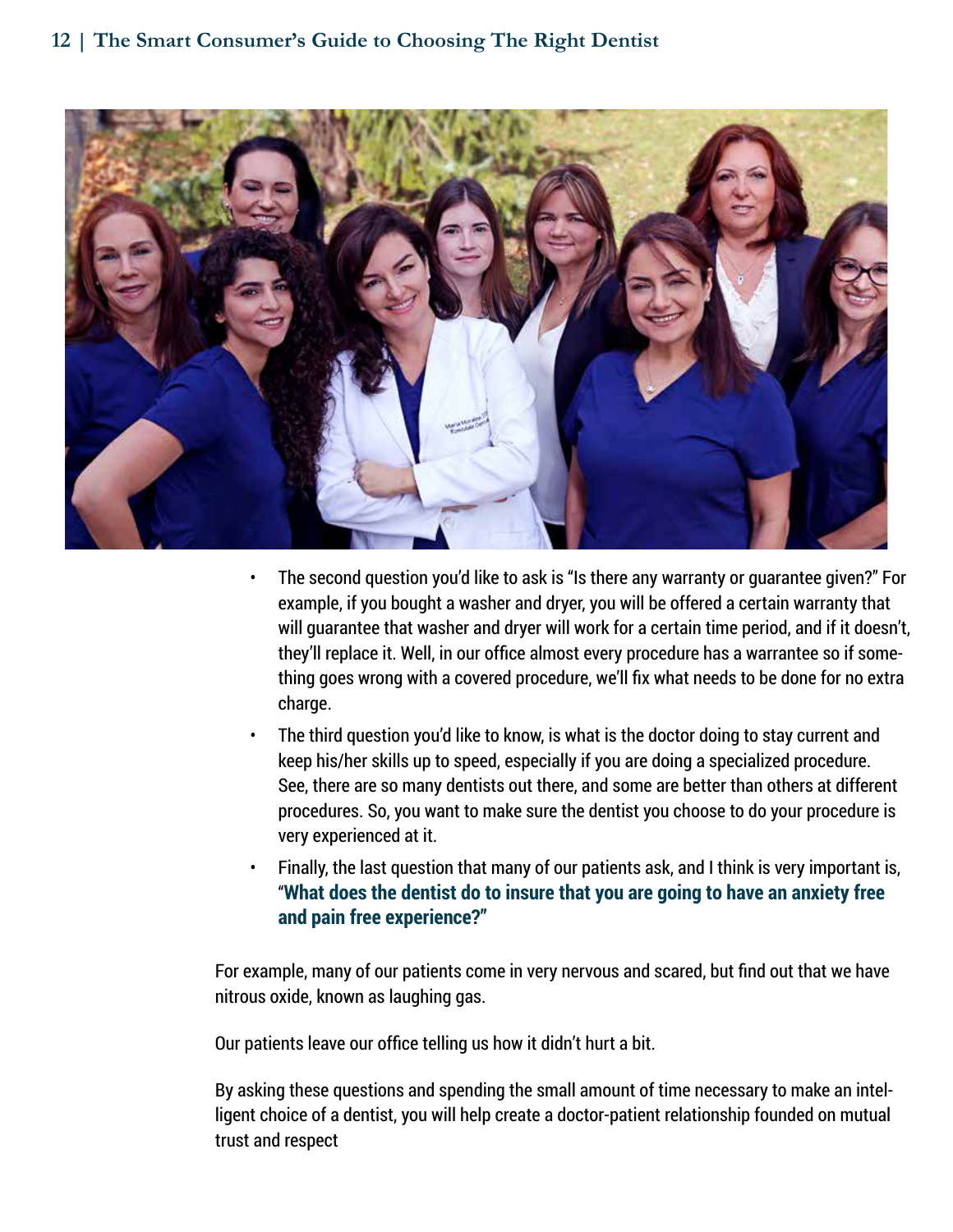**Recommendation #3:** Once you're satisfied that you're working with an honest, competent professional, set up an appointment.

By following these recommendations, you'll gain all the information you need to make an informed, intelligent decision. If you want great service by a well-qualified dentist, who can service your Dental needs completely and thoroughly – creating healthier, whiter teeth, preventing and treating your gum disease, and making your dental experience an enjoyable one– then I invite you to call me.

You will receive your free initial clinical examination that includes a comprehensive examination of your teeth, an oral cancer screening, gum and bone disease exam, review of your medical and dental history and a cosmetic screening.

Thank you for requesting this report, to schedule an appointment or for more information call our office today.

I wish you the best in life time dental health,

Dr. Maria Morales Rollinson.

*P.S. Please feel free to pass this valuable report on to others that you know could benefit from this information.*